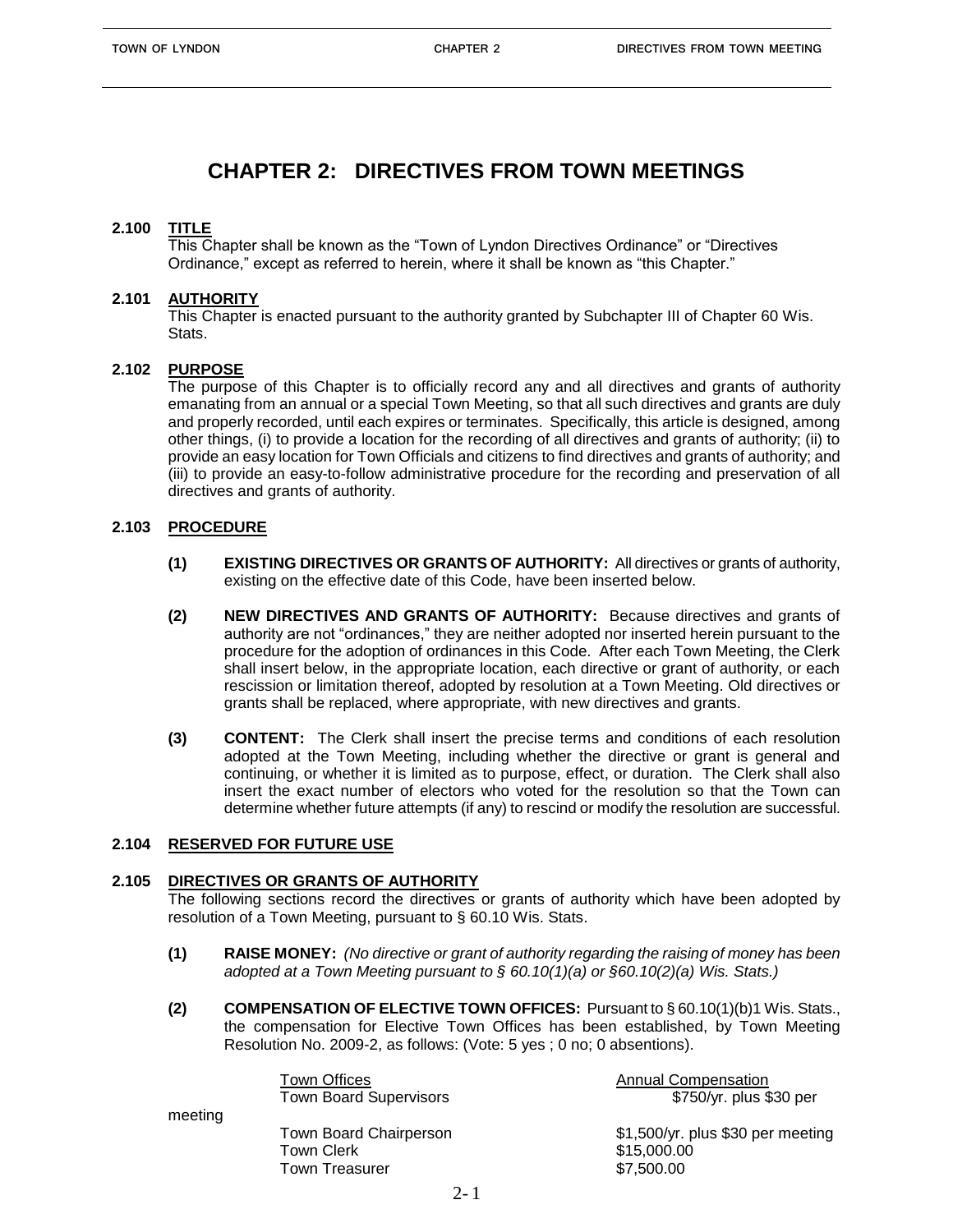Town Assessor **by a contract to a contract the S** (not applicable) Town Constable \$ (not applicable)

- **(3) COMBINATION OF OFFICES OF CLERK AND TREASURER:** *(No directive or grant of authority regarding the combination of the offices of clerk and treasurer has been adopted at a Town Meeting pursuant to § 60.10(1)(b)2 Wis. Stats.)*
- **(4) APPOINTMENT OF OFFICERS BY BOARD (only in Towns over 2,500 pop.):** *(No directive or grant of authority regarding the appointment of officers by the board has been adopted at a Town Meeting pursuant to § 60.10(1)(b)2m Wis. Stats. )*
- **(5) COMBINED OFFICES OF ASSESSORS AND CLERK:** *(No directive or grant of authority regarding the combination of the offices of clerk and assessor has been adopted at a Town Meeting pursuant to § 60.10(1)(b)3 Wis. Stats.)*
- **(6) TOWN CONSTABLE:** *(No directive or grant of authority regarding the establishment of the office of Town constable has been adopted at a Town Meeting pursuant to § 60.10(1)(b)4 Wis. Stats.)*
- **(7) DESIGNATION OF CLERK AND/OR TREASURER AS "PART-TIME"(annual audit required under § 60.43(2)):** *(No directive or grant of authority regarding the designation of the offices of clerk and/or treasurer as "part-time" has been adopted at a Town Meeting pursuant to § 60.10(1)(b)5 Wis. Stats.)*
- **(8) DESIGNATION OF TOWN BOARD AS "FULL-TIME":** *(No directive or grant of authority regarding the designation of the office of Town Board Supervisor as "part-time" has been adopted at a Town Meeting pursuant to § 60.10(1)(b)6 Wis. Stats.)*
- **(9) ASSIGNMENT OF SUPERVISORS TO NUMBERED SEATS:** *(No directive or grant of authority regarding the assignment of supervisors to numbered seats has been adopted at a Town Meeting pursuant to § 60.10(1)(c)1 Wis. Stats.)*
- **(10) NOMINATION OF CANDIDATES BY PRIMARY ELECTION:** *(No directive or grant of authority regarding the nomination of candidates by primary election has been adopted at a Town Meeting pursuant to § 60.10(1)(c)2 Wis. Stats.)*
- **(11) CEMETERIES**: *(No directive or grant of authority regarding the acquisition or conveyance of cemeteries has been adopted at a Town Meeting pursuant to § 60.10(1)(e) Wis. Stats.)*
- **(12) ADMINISTRATOR AGREEMENTS:** *(No directive or grant of authority regarding the employment of an administrator for more than 3 years has been adopted at a Town Meeting pursuant to § 60.10(1)(f) Wis. Stats.)*
- **(13) HOURLY WAGE OF CERTAIN EMPLOYEES:** Pursuant to § 60.10(1)(g), the hourly wage to be paid to Town employees who are also elected Town Officers has been established, by Town Meeting Resolution No. 2009-3, to be \$12.50 per hour, provided that the total annual compensation for the employee may not exceed \$5,000.00 per year, pursuant to  $\S$ 60.37(4)(a) Wis. Stats. (Vote: 5 yes ; 0 no; 0 absentions).
- **(14) MEMBERSHIP OF TOWN BOARD IN POPULOUS TOWNS ( with pop. over 2,500):** *(No directive or grant of authority to increase the membership of the Board has been adopted at a Town Meeting pursuant to § 60.10(2)(b) Wis. Stats.)*
- **(15) EXERCISE OF VILLAGE POWERS:** Pursuant to § 60.10(2)(c) Wis. Stats, the Town Board has been authorized, by Town Meeting Resolution No. 2009-4, to exercise the powers of a Village Board under § 60.22(3). The grant or directive of this resolution was general and continuing, and was not limited as to purpose, effect or duration. (Vote: 5 yes ; 0 no; 0 absentions).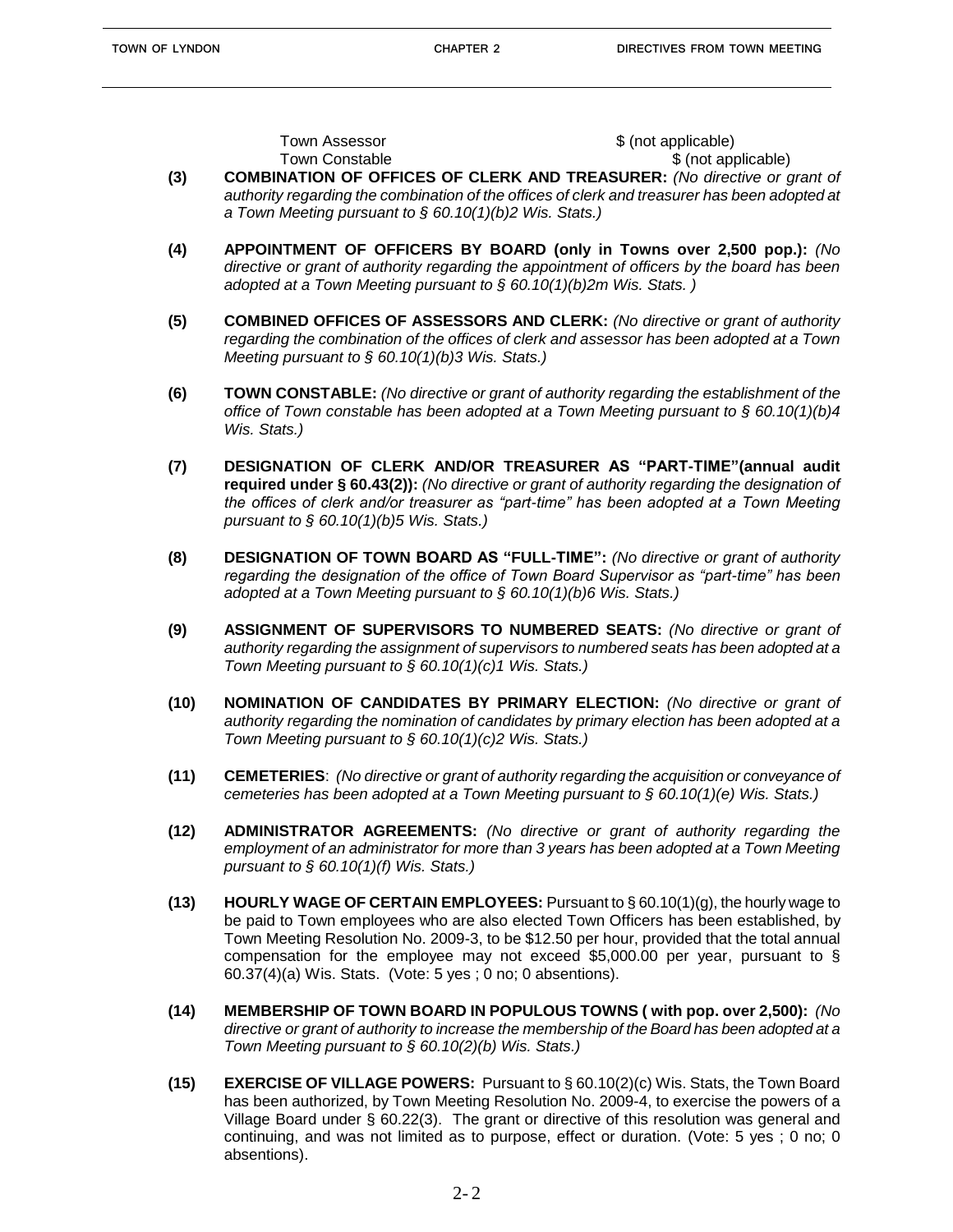- **(16) GENERAL OBLIGATION BONDS:** *(No directive or grant of authority to the Town Board to issue general obligation bonds has been adopted at a Town Meeting pursuant to § 60.10(2)(d) Wis. Stats.)*
- **(17) PURCHASE OF LAND:** *(No directive or grant of authority to the Town Board to purchase land has been adopted at a Town Meeting pursuant to § 60.10(2)(e) Wis. Stats.)*
- **(18) TOWN BUILDINGS:** *(No directive or grant of authority to the Town Board to purchase, lease, or construct buildings for the use of the Town has been adopted at a Town Meeting pursuant to § 60.10(2)(f) Wis. Stats.)*
- **(19) DISPOSAL OF PROPERTY:** *(No directive or grant of authority to the Town Board to dispose of real estate has been adopted at a Town Meeting pursuant to § 60.10(2)(g) Wis. Stats.)*
- **(20) EXERCISE OF CERTAIN ZONING AUTHORITY:** *(No directive or grant of authority to the Town Board to enact a Town Zoning Ordinance under § 61.35 Wis. Stats has been adopted at a Town Meeting pursuant to § 60.10(2)(h) Wis. Stats. The authority to enact a Town Zoning Ordinance is exercised pursuant to the Village Powers granted in § 2.103(15) above.)*
- **(21) WATERSHED PROTECTION AND SOIL AND WATER CONSERVATION:** *(No directive or grant of authority to the Town Board to engage in Watershed protection, soil conservation, or water conservation activities has been adopted at a Town Meeting pursuant to § 60.10(2)(i) Wis. Stats.)*
- **(22) APPOINTMENT ASSESSOR:** Pursuant to § 60.10(2)(j) Wis. Stats., the Town Board has been authorized, by Town Meeting Resolution No. 2009-5, to select an assessor by appointment under § 60.307(2) Wis. Stats. The grant or directive of this resolution was general and continuing, and was not limited as to purpose, effect or duration. (Vote: 5 yes ; 0 no; 0 absentions).
- **(23) COMPENSATION OF ELECTED TOWN OFFICES:** *(No directive or grant of authority to the Town Board to fix the compensation of elected Town Offices, other than the Office of Town Board Supervisor, has been adopted at a Town Meeting pursuant to § 60.10(2)(k) Wis. Stats.)*
- **(24) APPROPRIATION OF MONEY:** *(No directive or grant of authority to the Town Board to appropriate money in the next annual budget for any item has been adopted at a Town Meeting pursuant to § 60.10(3) Wis. Stats.)*
- **(25) PARK COMMISSION:** *(No directive or grant of authority has been adopted at the Annual Town Meeting to establish a Park Commission pursuant to § 60.66 Wis. Stats.)*
- **(26) DATE OF NEXT TOWN MEETING:** *(No directive or grant of authority has been adopted at a Town Meeting to change the date, pursuant to § 60.11(2)(b) Wis. Stats.)*